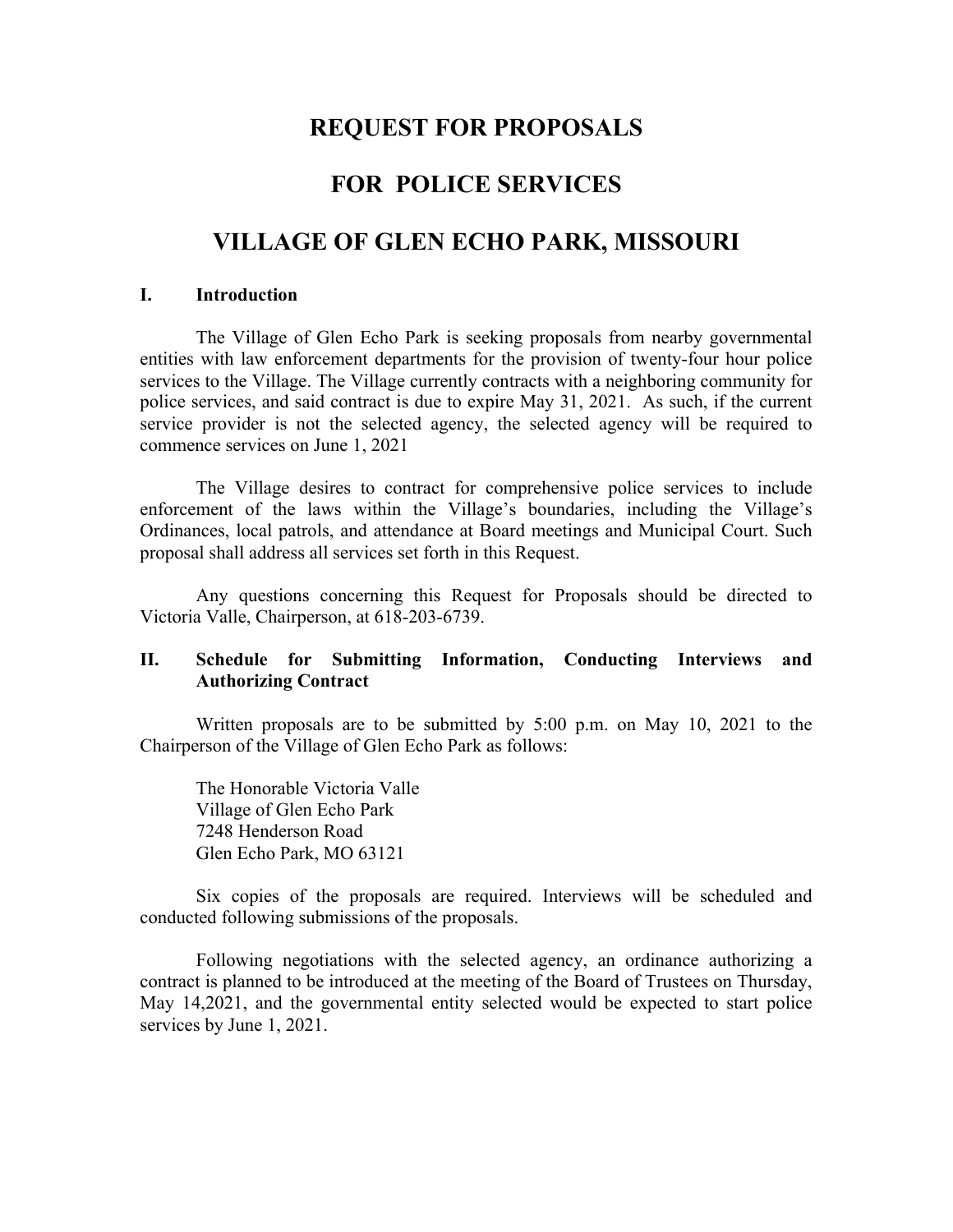### **III. Form of Proposal and Contract Negotiations**

Each responding entity should consider this scope of services as a guide to be revised as deemed necessary. It is desired to identify and define the general nature of the police services sought by the Village. The entity should utilize, to the extent possible, the descriptions set forth in this Request.

Estimated costs may be submitted as a range with the upper limit not to exceed the lower limit by more than a 1.25 multiplier. Cost will be used as one of several factors in the selection process.

Public reputation of the entity, governmental facilities available, experience and statistics pertaining to police services will also be considered.

The Village reserves the right to reject any and all proposals.

### **IV. Minimum Requirements for Proposals**

Proposals should, at a minimum, address the following:

- 1. A complete and detailed description of the police department of the proposing agency, including, but not limited to: the number of personnel; any specialized units or services offered by the department; any certifications, recognitions or awards earned by the department; initial and continuing officer training programs offered and/or required by the department, and any additional information or data which you believe the Village should take into account.
- 2. A detailed description of all services to be provided to the Village.
- 3. The level of patrol services to be provided. If the number of patrol officers in the Village at any given time may vary, please specify the different number of patrol officers proposed to be present in the Village at the applicable times of day.
- 4. State how, and if, patrol or specialized resources or services will be shared simultaneously between the proposing agency, the Village of Glen Echo Park and any other community to which the proposing agency is providing services.
- 5. The name, position and contact information of the person having direct responsibility for the services to be provided to the Village of Glen Echo Park, and, if different, the name, position and contact information of the person to be responsible for interfacing with the Village's officials with respect to police matters.
- 6. Information as to how appearances by police personnel for Municipal Court matters and security at Board of Trustees meetings will be arranged, and whether